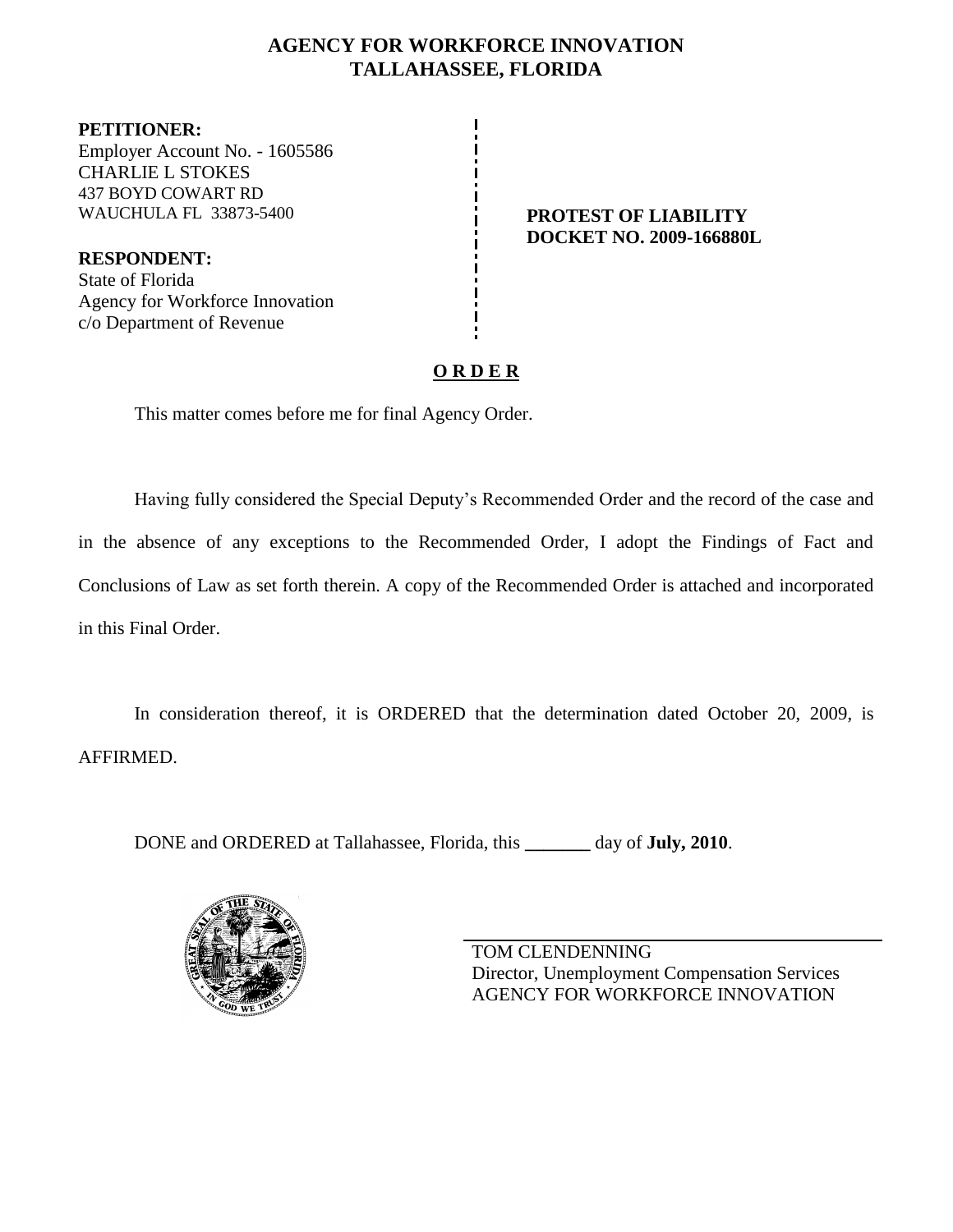# **AGENCY FOR WORKFORCE INNOVATION Unemployment Compensation Appeals**

MSC 345 CALDWELL BUILDING 107 EAST MADISON STREET TALLAHASSEE FL 32399-4143

### **PETITIONER:**

Employer Account No. - 1605586 CHARLIE L STOKES 437 BOYD COWART RD WAUCHULA FL 33873-5400

### **PROTEST OF LIABILITY DOCKET NO. 2009-166880L**

### **RESPONDENT:**

State of Florida Agency for Workforce Innovation c/o Department of Revenue

# **RECOMMENDED ORDER OF SPECIAL DEPUTY**

TO: Director, Unemployment Compensation Services Agency for Workforce Innovation

This matter comes before the undersigned Special Deputy pursuant to the Petitioner's protest of the Respondent's determination dated October 20, 2009.

After due notice to the parties, a telephone hearing was held on April 19, 2010. The Petitioner's wife appeared and testified in behalf of the Petitioner. The Respondent, represented by a Department of Revenue Tax Specialist II, appeared and testified.

The record of the case, including the recording of the hearing and any exhibits submitted in evidence, is herewith transmitted. Proposed Findings of Fact and Conclusions of Law were not received.

### **Issue:**

Whether services performed for the Petitioner by the Joined Party and other individuals working as truck drivers constitute insured employment pursuant to Sections 443.036(19), 443.036(21); 443.1216, Florida Statutes, and if so, the effective date of the liability.

### **Findings of Fact:**

- 1. The Petitioner is an individual who operates a produce trucking company as a sole proprietor. Generally, the Petitioner hauls produce between Miami and New York. The Petitioner owns five trucks which are used to haul the produce. All of the trucks bear the Petitioner's name, address, and DOT number.
- 2. Beginning in 2008 The Petitioner hired truck drivers to drive the trucks. The Petitioner classified the drivers as independent contractors. The Joined Party began driving the Petitioner's truck on August 17, 2008, and was classified by the Petitioner as an independent contractor.
- 3. The Petitioner provided the truck for the Joined Party to drive and provided all of the fuel, maintenance, repairs, and insurance that were necessary.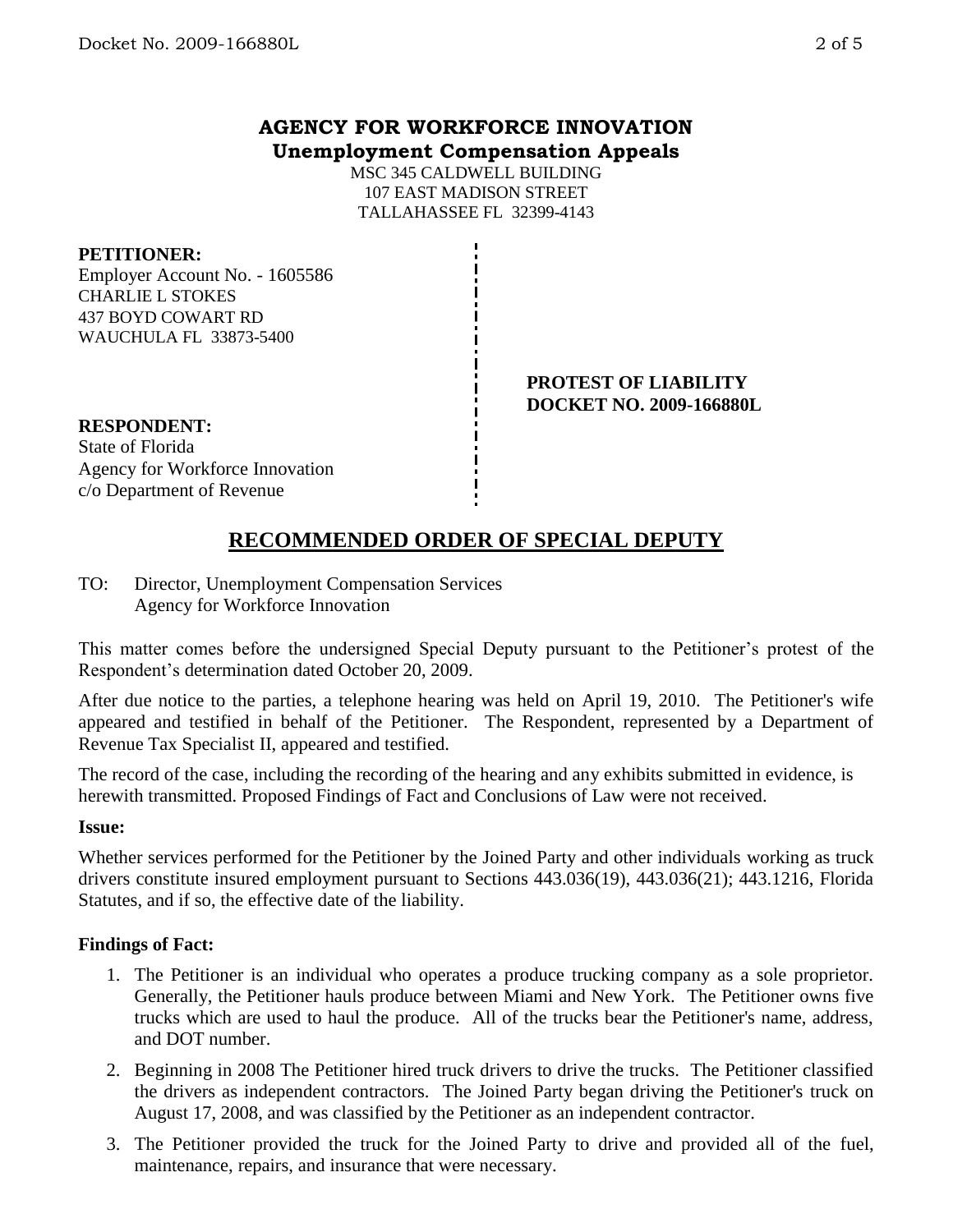- 4. The Petitioner paid the Joined Party on a per trip basis. The Petitioner determined the amount of the pay for each trip and the pay amounts varied from trip to trip. The Petitioner did not withhold any payroll taxes from the Joined Party's pay. The Petitioner did not provide any fringe benefits such as health insurance or retirement benefits.
- 5. The Petitioner reported the Joined Party's earnings for 2008 on Form 1099-MISC as nonemployee compensation.
- 6. Either party had the right to terminate the relationship which was classified by the Petitioner as an independent contractor relationship. The Petitioner heard from other trucking companies that they had encountered problems by classifying drivers as independent contractors. The Petitioner did not want to encounter the same problems and decided to classify all of the drivers as employees effective January 1, 2009.
- 7. After January 1, 2009, the only change in the working relationship was that the Petitioner began withholding payroll taxes from the pay. The Joined Party continued to drive the Petitioner's truck under the same terms and conditions. The Petitioner continued to be responsible for all of the expenses of operating the truck.
- 8. The Joined Party was involved in an accident with the Petitioner's truck. The Petitioner's insurance carrier notified the Petitioner that the Joined Party was no longer eligible to drive the Petitioner's truck under the tractor-trailer insurance policy. As a result the Petitioner terminated the Joined Party on July 21, 2009.
- 9. The Joined Party filed an initial claim for unemployment compensation benefits effective July 19, 2009. His filing on that date established a base period from April 1, 2008, through March 31, 2009. The Joined Party received credit for work performed for the Petitioner during the first calendar quarter 2009 but did not receive credit for work performed during 2008. As a result an investigation was issued to the Department of Revenue to determine if the Joined Party was entitled to additional wage credits.
- 10. Following an investigation the Department of Revenue issued a determination dated October 20, 2009, holding that the persons performing services for the Petitioner as truck drivers were the Petitioner's employees retroactive to August 17, 2008. The Petitioner filed a timely protest.

### **Conclusions of Law:**

- 11. The issue in this case, whether services performed for the Petitioner constitute employment subject to the Florida Unemployment Compensation Law, is governed by Chapter 443, Florida Statutes. Section 443.1216(1)(a)2., Florida Statutes, provides that employment subject to the chapter includes service performed by individuals under the usual common law rules applicable in determining an employer-employee relationship.
- 12. The Supreme Court of the United States held that the term "usual common law rules" is to be used in a generic sense to mean the "standards developed by the courts through the years of adjudication." United States v. W.M. Webb, Inc., 397 U.S. 179 (1970).
- 13. The Supreme Court of Florida adopted and approved the tests in 1 Restatement of Law, Agency 2d Section 220 (1958), for use to determine if an employment relationship exists. See Cantor v. Cochran, 184 So.2d 173 (Fla. 1966); Miami Herald Publishing Co. v. Kendall, 88 So.2d 276 (Fla. 1956); Magarian v. Southern Fruit Distributors, 1 So.2d 858 (Fla. 1941); see also Kane Furniture Corp. v. R. Miranda, 506 So.2d 1061 (Fla. 2d DCA 1987).
- 14. Restatement of Law is a publication, prepared under the auspices of the American Law Institute, which explains the meaning of the law with regard to various court rulings. The Restatement sets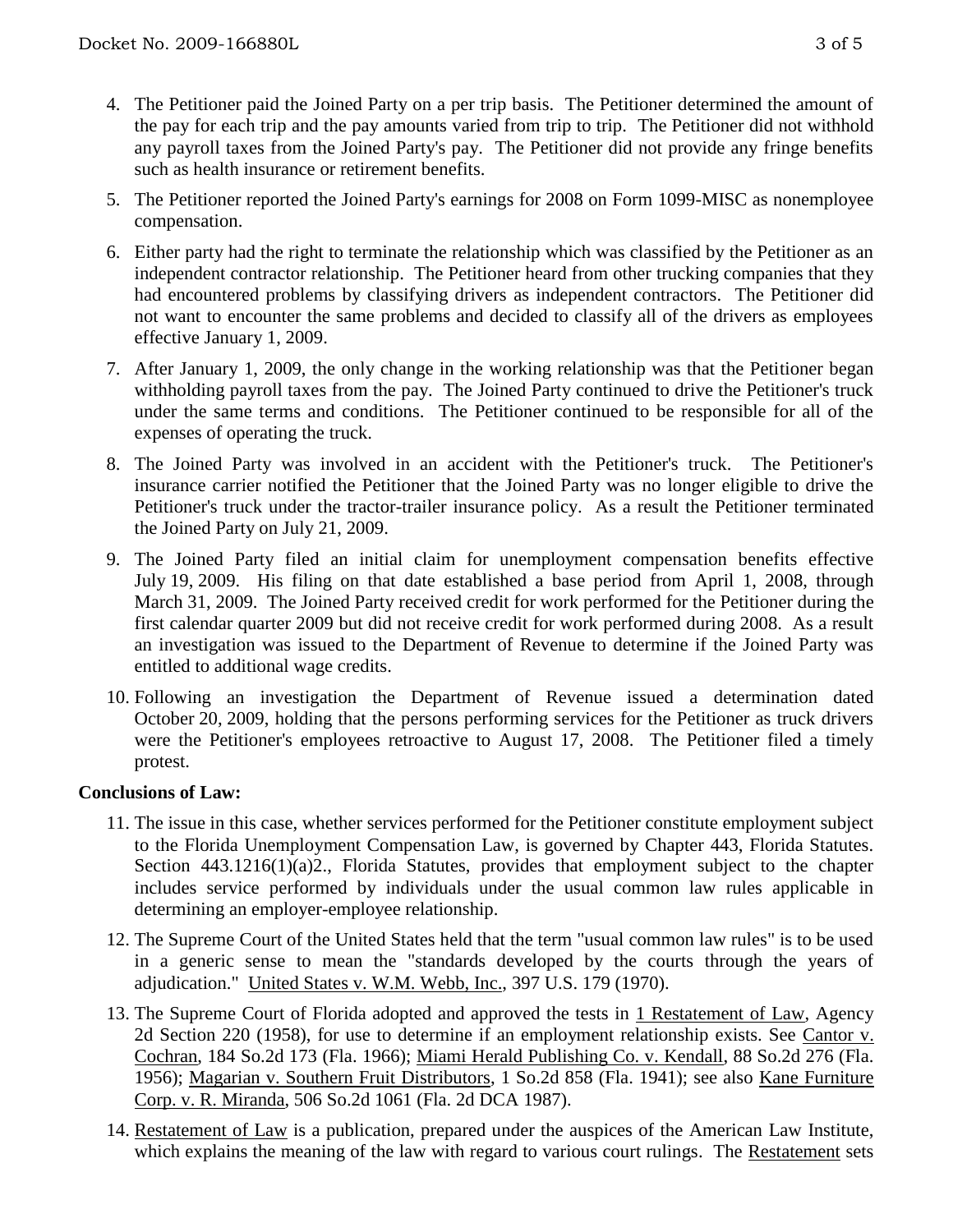forth a nonexclusive list of factors that are to be considered when judging whether a relationship is an employment relationship or an independent contractor relationship.

- 15. 1 Restatement of Law, Agency 2d Section 220 (1958) provides:
	- (1) A servant is a person employed to perform services for another and who, in the performance of the services, is subject to the other's control or right of control.
	- (2) The following matters of fact, among others, are to be considered:
		- (a) the extent of control which, by the agreement, the business may exercise over the details of the work;
		- (b) whether or not the one employed is engaged in a distinct occupation or business;
		- (c) the kind of occupation, with reference to whether, in the locality, the work is usually done under the direction of the employer or by a specialist without supervision;
		- (d) the skill required in the particular occupation;
		- (e) whether the employer or the worker supplies the instrumentalities, tools, and the place of work for the person doing the work;
		- (f) the length of time for which the person is employed;
		- $(g)$  the method of payment, whether by the time or by the job;
		- (h) whether or not the work is a part of the regular business of the employer;
		- (i) whether or not the parties believe they are creating the relation of master and servant;
		- (j) whether the principal is or is not in business.
- 16. Comments in the Restatement explain that the word "servant" does not exclusively connote manual labor, and the word "employee" has largely replaced "servant" in statutes dealing with various aspects of the working relationship between two parties.
- 17. In Department of Health and Rehabilitative Services v. Department of Labor & Employment Security, 472 So.2d 1284 (Fla. 1<sup>st</sup> DCA 1985) the court confirmed that the factors listed in the Restatement are the proper factors to be considered in determining whether an employer-employee relationship exists. However, in citing La Grande v. B&L Services, Inc., 432 So.2d 1364, 1366 (Fla.  $1<sup>st</sup> DCA$  1983), the court acknowledged that the question of whether a person is properly classified an employee or an independent contractor often cannot be answered by reference to "hard and fast" rules, but rather must be addressed on a case-by-case basis.
- 18. The Petitioner is a trucking company which hauls produce between Miami and New York. The Joined Party was hired by the Petitioner on August 17, 2008, to haul the produce between Miami and New York. The work performed by the Joined Party was not separate and distinct from the Petitioner's business but was an integral and necessary part of the business.
- 19. The Petitioner provided the truck for the Joined Party to drive and was responsible for all expenses of operation including fuel, maintenance, repair, and insurance. It was not shown that the Joined Party was at risk of suffering a financial loss from performing services.
- 20. The Petitioner determined the method and rate of pay. The fact that the Petitioner chose not to withhold payroll taxes does not, standing alone, establish an independent contractor relationship.
- 21. The testimony of the Petitioner's wife reveals that the Petitioner told the Joined Party in August 2008 that the Joined Party would perform services as an independent contractor. However, a statement in an agreement that the existing relationship is that of independent contractor is not dispositive of the issue. Lee v. American Family Assurance Co. 431 So.2d 249, 250 (Fla. 1<sup>st</sup> DCA